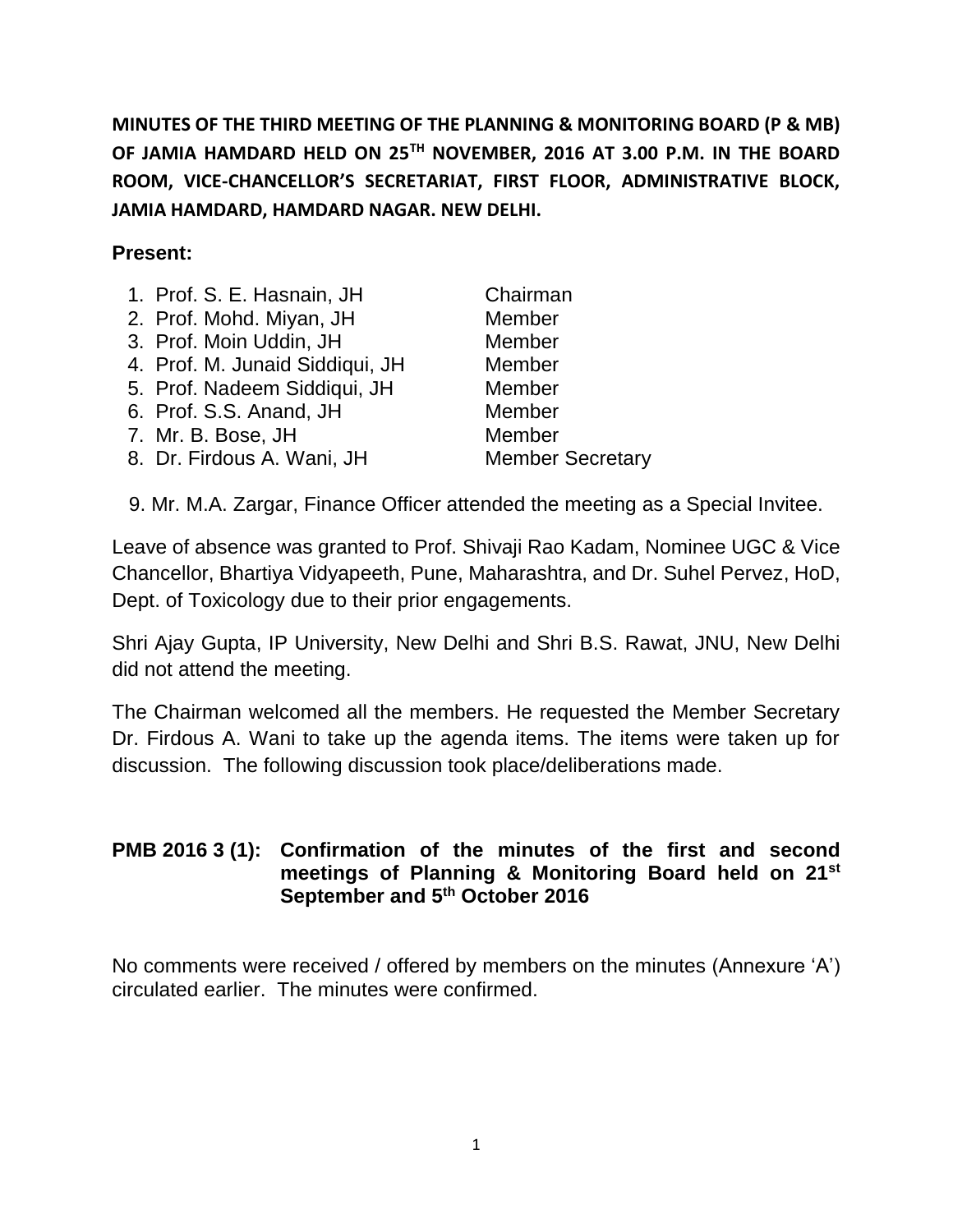# **PMB 2016 3 (2) Progress / action taken on the minutes of the first meeting held on 21st September 2016**

Members noted the progress of actions on various items as reported in Annexure 'B' of agenda papers.

With regard to up-gradation/renovation of the Faculty of Medicine (Unani), members deliberated on the issue in conjunction with the issue of future expansion of facilities for the HAHC Hospital. It was the consensus that the said hospital will need expansion of its wings to add future super specialty facilities not incorporated at present. Therefore there will be need of space adjoining the present HAHC Hospital building for hospital expansion. It was felt by the members that the present Faculty of Medicine building will be the ideal location for the expansion of space for HAHC Hospital.

The Dean, Faculty of Medicine (Unani) opined that the faculty members had done initial exercise for remodelling / renovation of the present building and it was seen that the space available at present would become in adequate to meet its requirement in the immediate future. Having regard to this situation and also the fact that HAHC Hospital expansion should take place right adjacent to its present building, it was the consensus of the members that Faculty of Medicine (Unani) should have building of its own with a larger floor area to be located at another site to fit in with the Comprehensive Master Plan 2015-2030 of the University.

It was therefore decided that no renovation / remodeling in the present building need to be carried out with futuristic vision. However, imminent / urgent requirements, if any, may be projected to the Building Works Committee for consideration.

# **PMB 2016 3 (3) Report on issues deliberated by the Building Advisory Committee**

A copy of the report is enclosed as Annexure 'C' of the Agenda papers. Member Secretary, Building Advisory Committee briefed the members on the decisions / recommendations of the Building Advisory Committee. Members deliberated on the report and noted that the estimated cost of the face lifting of existing buildings will be approximately Rs. 68.00 lacs. As regards projects to be taken up as per Mater Plan Phase I, the same have been deliberated in the next item. The Board approved the report of the Building Advisory Committee for implementation of the proposals.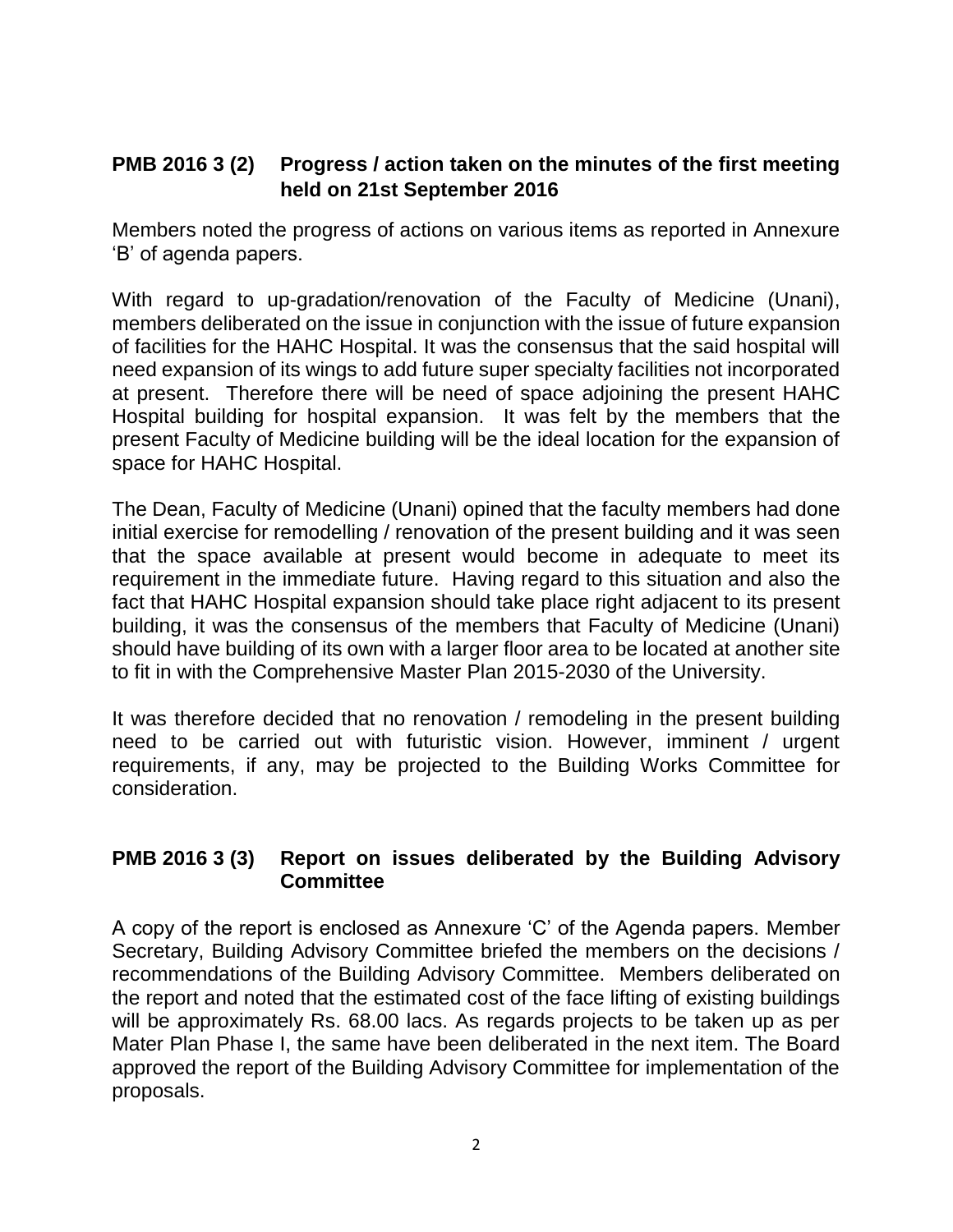# **PMB 2016 3 (4) Report on issues deliberated by the Building Advisory Committee (BAC) highlighting the major initiatives with regard to new buildings strategized in the CMP (Comprehensive Master Plan)**

The Member Secretary, Building Advisory Committee informed that the Building Committee carried out an exercise to strategize the Phase I program for construction of buildings as part of the Comprehensive Master Plan CMP 2015-30. The committee recommended projects, namely the following buildings:

- 1. Faculty of Technology Building named as APJ Abdul Kalam Building one tower
- 2. Staff Residences Type II & III Chapter Cone Tower
- 3. Staff Residences Type IV Cone Tower
- 4. Girls' Mega Hostel **Communist Communist Communist Communist Communist Communist Communist Communist Communist Communist Communist Communist Communist Communist Communist Communist Communist Communist Communist Communist**
- 5. Boys' Mega Hostel **Department Cone Tower**
- 6. Senior Faculty Residence **Connect Cone Unit**
- 7. Pharmacy Institute (Extension) & Research Block

Equivalent of type VII/VIII with provision for additional units with vertical expansion

8. Renovation / up-gradation of Computer Centre

The total estimated cost of the above projects prepared on the basis of CPWD Plinth Area Rates 2014 with present date cost index works out to Rs.338.45 crores to be spent over the next four years.

Members deliberated on the project proposal to be taken up Phase I of CMP 2015- 30 and recommends their approval.

**PMB 2016 3 (5) TO CONSIDER A LETTER RECEIVED FROM THE UNIVERSITY GRANTS COMMISSION NO. F.NO.6- 1/2016(DU) DATED 5TH OCTOBER 2016 REGARDING AMENDMENT IN THE CLAUSE 5.5, 5.6 AND 5.11 OF THE GUIDELINES FOR GENERAL DEVELOPMENT ASSISTANCE TO CENTRAL UNIVERSITIES, STATE UNIVERSITIES AND INSTITUTIONS DEEMED TO BE UNIVERSITIES DURING XII PLAN PERIOD AND IMPLEMENTATION THEREOF.**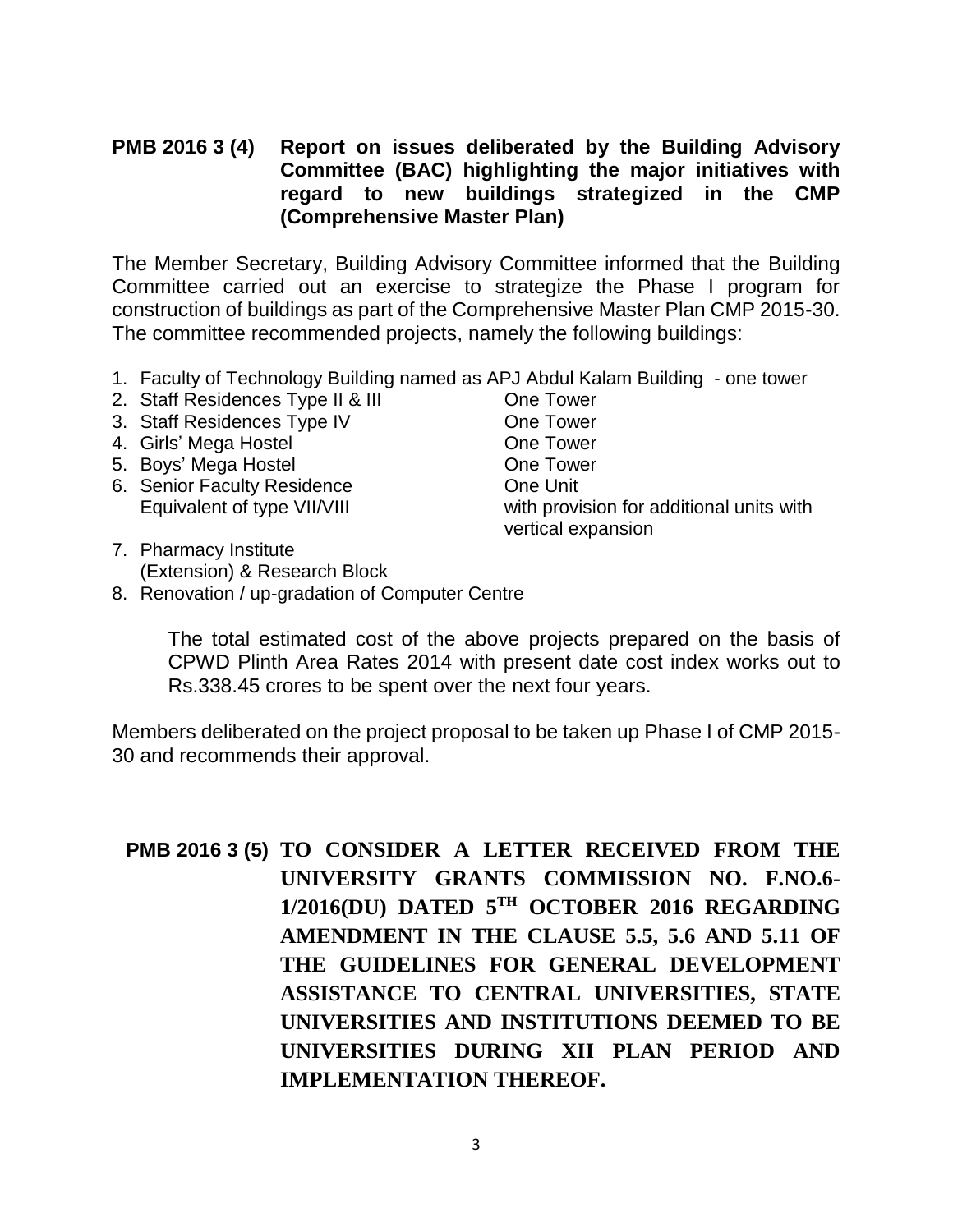In order to give more representation to the technical persons from the Centre/State Government Departments such as Engineers, Architects, Landscaping Experts, etc., to have more clarity with regard to the functions of the Building Committee and to have more transparency in the procedure, the Commission in its  $518<sup>th</sup>$  meeting held on  $2<sup>nd</sup>$ September 2016 approved amendments in clause 5.5, 5.6 and 5.11 of the UGC guidelines for General Development Assistance to Central Universities, State Universities and Institutions Deemed to be Universities during XII Plan.

It is enumerated under Clause 5.5 that each University shall have a Building Committee consisting of the following:

- (i) Vice-Chancellor Chairperson
- (ii) A representative of the Planning Board of the University
- (iii) A representative of the user Department
- (iv) Two Professors/Associate Professors of the University nominated by the Vice-Chancellor
- (v) Finance Officer of the University
- (vi) Principal of the Engineering College of the University or Head of Civil Engineering Department (where it exists), otherwise a person of equal status from a neighbouring University/College
- (vii) Chief Engineer (Civil) of CPWD or State PWD or his representative not below the rank of Superintending Engineer
- (viii) A retired Chief Engineer/Superintending Engineer (Civil) or CPWD/State PWD/Public Sector Undertaking
- (ix) Superintending/Executive Engineer (Electrical) of CPWD or State PWD
- (x) Superintending/Executive Engineer (Public Health) of CPWD or State PWD
- (xi) University Engineer
- (xii) Senior most Architect of the University (where it exists), otherwise a Chief Architect or person of equal status from a neighbouring University/College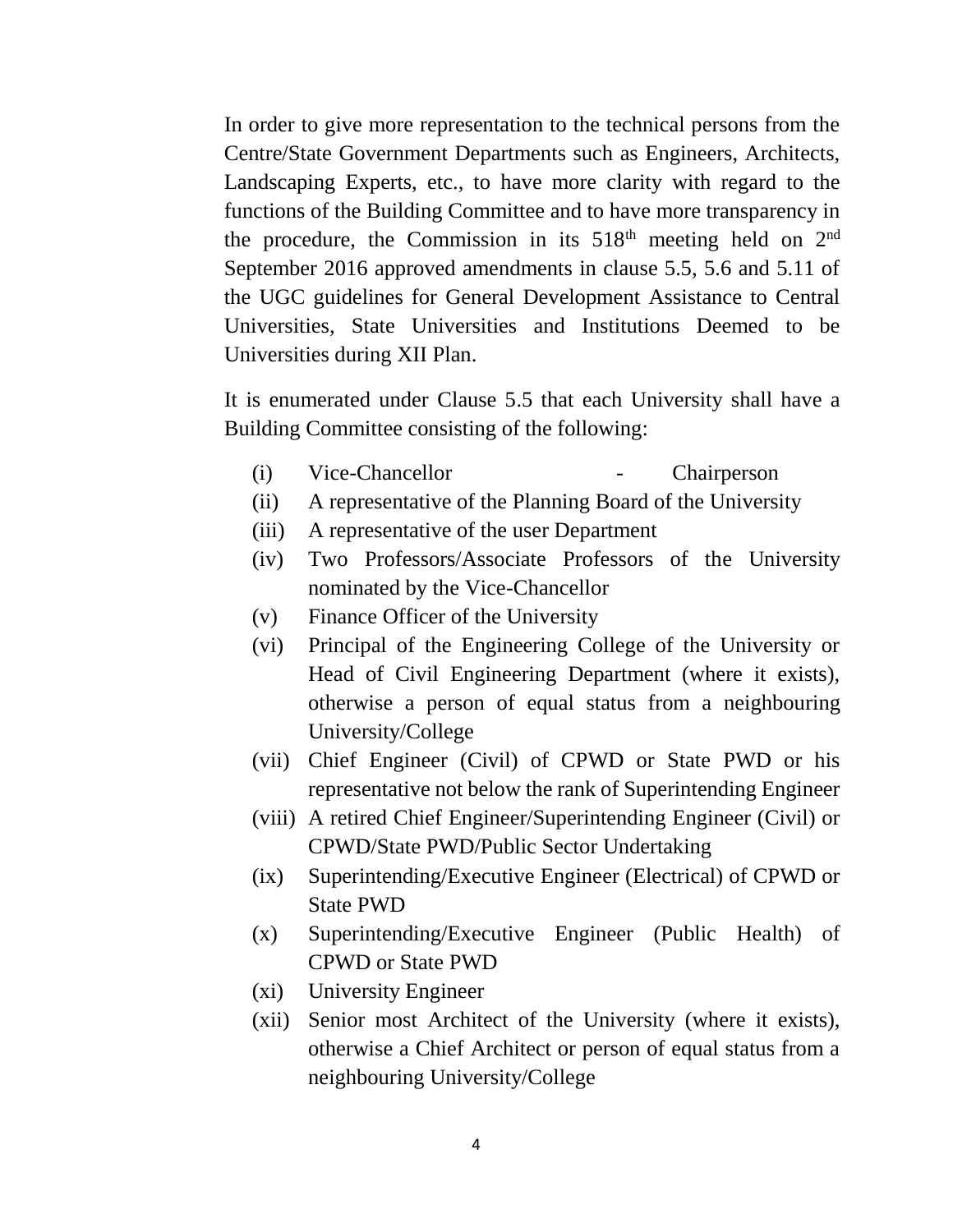- (xiii) Chief Architect/Deputy Chief Architect or a person of equivalent status from a Central or State Department
- (xiv) Senior most Landscaping Expert of the University (where it exists), otherwise from some neighbouring Institution/Government Department/Public Sector Undertaking or to be hired as a consultant by the University for a limited period
- (xv) Registrar of the University Member Secretary

The University may consider paying reasonable remuneration to the hired experts so that they devote the required time and make valuable contributions.

The Building Committee shall be responsible for finalizing the plans and estimates of the various building project proposals and for ensuring the completion of the building in accordance with the approved plans and estimates and proper utilization of the funds.

The Building Committee should also ensure the following:

(i) Value Architecture and Value Engineering:

That the Architects involved suggest value architecture with a view to economize the project by avoiding unnecessary high cost options, without compromising on quality. The Value Engineering also aims to achieve the same goal.

That the master plan not only take care of the immediate requirements but also takes into account future expansion scopes for varied and unforeseeable needs.

(i) That the implementation of the project is properly prioritized so as to take up only essential works in the first/earlier phases e.g. teaching-learning infrastructures like class rooms, hostels, faculty residences etc. It may also consider certain modular